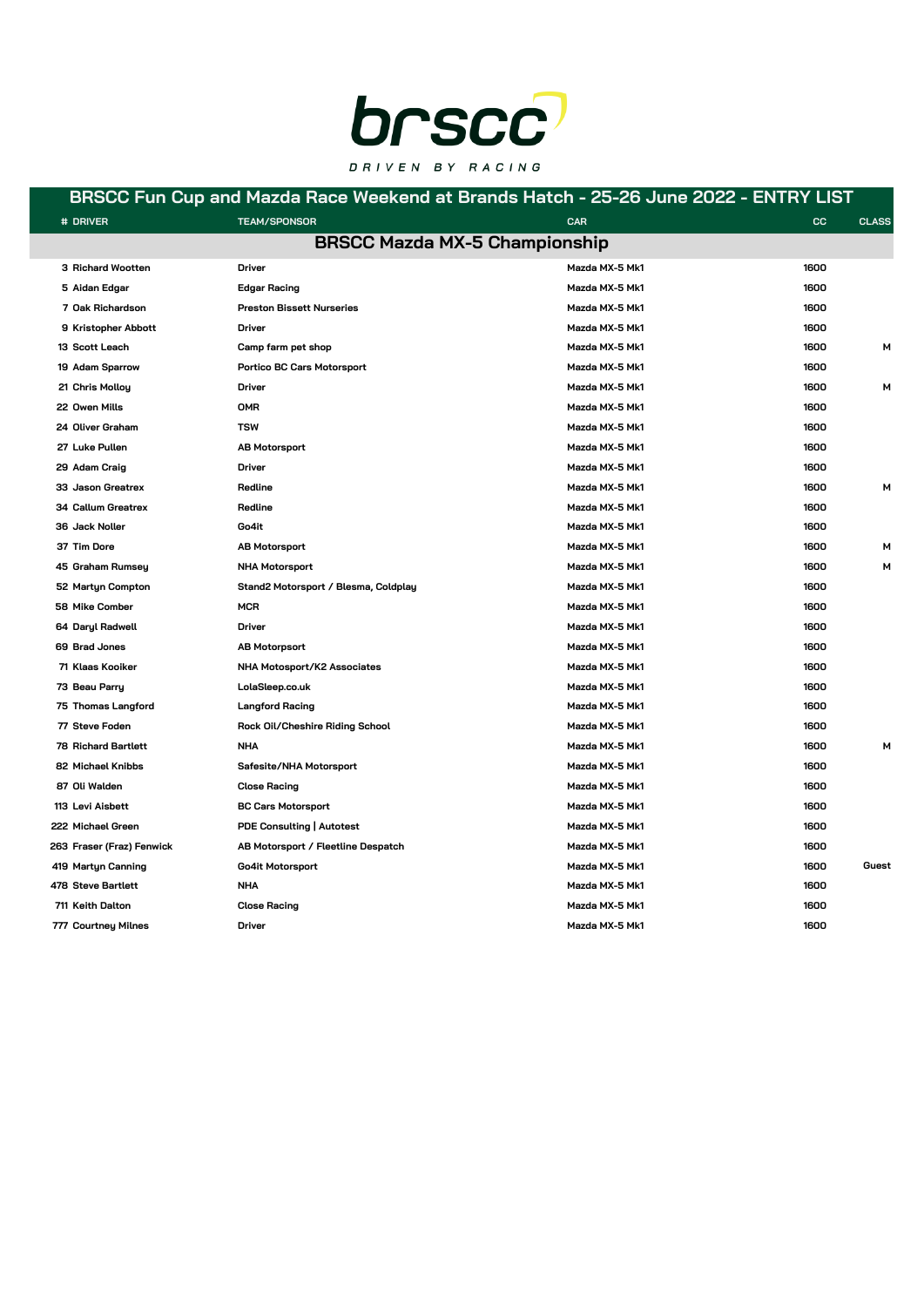# **BRSCC Mazda MX-5 SuperCup**

| 5 John Langridge           | <b>Miller Motorsport</b>                   | Mazda MX-5 Mk3 | 2000 | Pro      |
|----------------------------|--------------------------------------------|----------------|------|----------|
| 6 Richard Amos             | <b>Paddock Motorsport</b>                  | Mazda MX-5 Mk3 | 2000 | Pro      |
| 7 Alex Miller              | <b>Miller Motorsport</b>                   | Mazda MX-5 Mk3 | 2000 | Pro      |
| 8 Aidan Hills              | <b>Hills Motorsport</b>                    | Mazda MX-5 Mk3 | 2000 | Pro      |
| 9 Simon Baldwin            | <b>Business Strategy Consultants</b>       | Mazda MX-5 Mk3 | 2000 | Club (M) |
| 10 Brayden Fletcher        | <b>Paddock Motorsport</b>                  | Mazda MX-5 Mk3 | 2000 | Pro      |
| 11 Scott Wright            | <b>Paddock Motorsport</b>                  | Mazda MX-5 Mk3 | 2000 | Club     |
| 13 Tom Seldon              | <b>Luke Herbert Racing</b>                 | Mazda MX-5 Mk3 | 2000 | Pro      |
| 17 Will Morris             | <b>Hills Motorsport</b>                    | Mazda MX-5 Mk3 | 2000 | Pro      |
| 18 Will Blackwell-Chambers | <b>Competition Supplies</b>                | Mazda MX-5 Mk3 | 2000 | Pro      |
| 19 Liz Walton              | <b>Tucker Motorsport</b>                   | Mazda MX-5 Mk3 | 2000 | Club (M) |
| 20 Christopher Ginn        | <b>BC Cars</b>                             | Mazda MX-5 Mk3 | 2000 | Club (M) |
| 22 Nic Grindrod            | <b>Viking Van Breaker</b>                  | Mazda MX-5 Mk3 | 2000 | Pro (M)  |
| 23 Martin Tolley           | Go4iT Racing                               | Mazda MX-5 Mk3 | 2000 | Pro (M)  |
| 24 James Cossins           | Hills Motorsport / David Cossins Surveyors | Mazda MX-5 Mk3 | 2000 | Pro      |
| 25 Stephen New             | Go4it Racing                               | Mazda MX-5 Mk3 | 2000 | Club     |
| 29 Patrick Fletcher        | <b>Driver</b>                              | Mazda MX-5 Mk3 | 2000 | Pro      |
| 30 Adrian Burge            | <b>Office Problems Solved</b>              | Mazda MX-5 Mk3 | 2000 | Club (M) |
| 33 Alexander Jones         | Driver                                     | Mazda MX-5 Mk3 | 2000 | Club     |
| 50 Leigh Britten           | <b>Driver</b>                              | Mazda MX-5 Mk3 | 2000 | Pro      |
| 62 Kevin Silvain           | <b>Croucher Needham</b>                    | Mazda MX-5 Mk3 | 2000 | Pro      |
| 65 Kevin Brent             | Go4lt Racing                               | Mazda MX-5 Mk3 | 2000 | Club (M) |
| 67 Clive Chisnall          | A1 Streamline/BC Cars                      | Mazda MX-5 Mk3 | 2000 | Club (M) |
| 69 George Grant            | <b>Clapham North MOT</b>                   | Mazda MX-5 Mk3 | 2000 | Pro (M)  |
| <b>76 Tom Griffiths</b>    | <b>Driver</b>                              | Mazda MX-5 Mk3 | 2000 | Pro      |
| 78 Marcus Carlton          | <b>Hills Motorsport</b>                    | Mazda MX-5 Mk3 | 2000 | Club     |
| 82 Michael Knibbs          | Safesite/Hills Motorsport                  | Mazda MX-5 Mk3 | 2000 | Pro      |
| 86 Daniel Parrans-Smith    | Tucker Motosport/ Beechwood Derby Ltd      | Mazda MX-5 Mk3 | 2000 | Club     |
| 88 Colin Bysouth           | Bulphan Service Station / Hills Motorsport | Mazda MX-5 Mk3 | 2000 | Pro      |
| 90 Bruce Robinson          | <b>BC Cars Motorsport</b>                  | Mazda MX-5 Mk3 | 2000 | Club (M) |
| 96 Christopher Richardson  | Racing Works / Vehicle Works               | Mazda MX-5 Mk3 | 2000 | Pro      |
| 99 Nick Rutter             | <b>Rob Boston Racing</b>                   | Mazda MX-5 Mk3 | 2000 | Pro (M)  |
| 462 Joseph Ritchie         | <b>Paul Sheard Autosport</b>               | Mazda MX-5 Mk3 | 2000 | Guest    |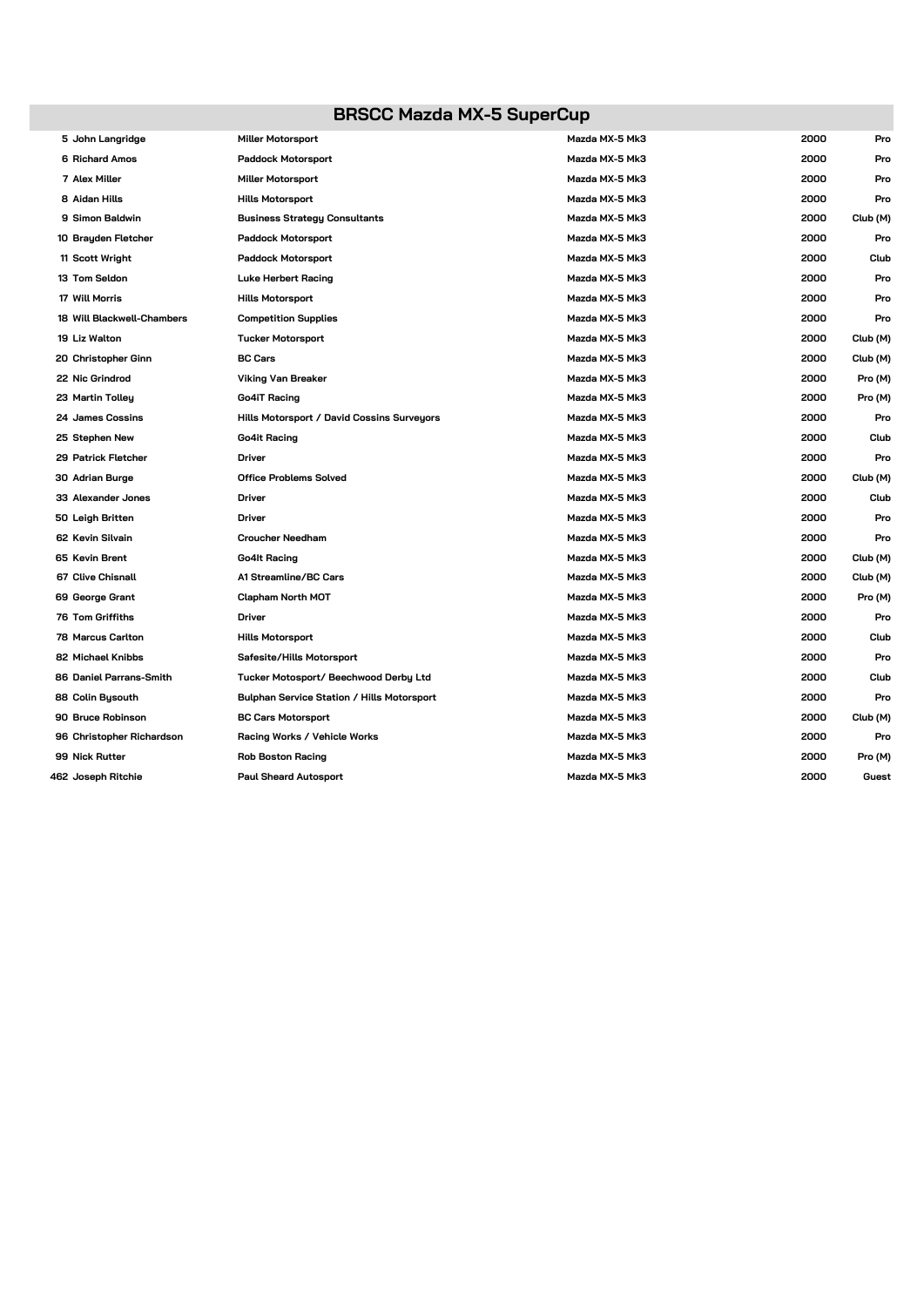| <b>Fun Cup Endurance</b> |                                                                       |                              |                |      |
|--------------------------|-----------------------------------------------------------------------|------------------------------|----------------|------|
| $\mathbf{1}$             | <b>Farquini Deott</b><br><b>Fabio Randaccio</b>                       | Uvio/Hofmann's               | Fun Cup        | 1800 |
|                          | <b>Paul Ellis-Smith</b><br>49 Jamie Price<br><b>Wendy Ellis-Smith</b> | <b>Fuelled Up Racing</b>     | <b>Fun Cup</b> | 1800 |
|                          | <b>Callum Cripps</b><br>61 Martin Gibson<br><b>Scott Jeffs</b>        | <b>MJTec GITI</b>            | Fun Cup        | 1800 |
|                          | Harvey Wiseman<br>97 Harry Mailer<br><b>Mark Slatter</b>              | <b>Olympian Homes</b>        | <b>Fun Cup</b> | 1800 |
|                          | Campbell Cassidy<br>98 William Plant<br><b>Chris Williams</b>         | <b>JPR Team Mintex</b>       | Fun Cup        | 1800 |
|                          | <b>Richard Just</b><br>99 Riley Phillips<br>Ravi Ramyead              | Kaizen Motorsport            | Fun Cup        | 1800 |
| 104                      | <b>Simon Coles</b><br>Victor Kara                                     | <b>EDF Motorsport</b>        | Fun Cup        | 1800 |
| 110                      | Mark Holme<br><b>Nick Nunn</b>                                        | <b>Team Viking</b>           | <b>Fun Cup</b> | 1800 |
|                          | <b>Grahame Butterworth</b><br>111 Craig Butterworth<br>lan Wood       | <b>GCI Racing</b>            | Fun Cup        | 1800 |
| 146                      | <b>Ben Pitch</b><br><b>Neil Plimmer</b>                               | <b>PLR Racing</b>            | Fun Cup        | 1800 |
| 170                      | Colin Kingsnorth<br><b>Richard Webb</b>                               | <b>Stobart Sport</b>         | Fun Cup        | 1800 |
| 207                      | <b>Rob Croydon</b><br><b>Paul Turner</b>                              | <b>Agua Caliente</b>         | Fun Cup        | 1800 |
| 246                      | <b>Matt Dorkings</b><br><b>Vlad Vassiliev</b>                         | Vapeclub with EDF Motorsport | Fun Cup        | 1800 |
|                          | <b>Nigel Greensall</b><br>248 Alan Honarmand<br><b>Bob Tomlinson</b>  | <b>CCS Media Racing</b>      | Fun Cup        | 1800 |
| 262                      | <b>Michael McCollum</b><br><b>Teddy Wilson</b>                        | <b>Track Focused</b>         | Fun Cup        | 1800 |
|                          | Sam Smeeth<br>263 Simon Smeeth<br><b>Ted Smeeth</b>                   | <b>Greensall Motorsport</b>  | Fun Cup        | 1800 |
|                          | <b>Chris Dovell</b><br>267 Steve Lake<br>Kristian Rose                | <b>Team Olympian</b>         | Fun Cup        | 1800 |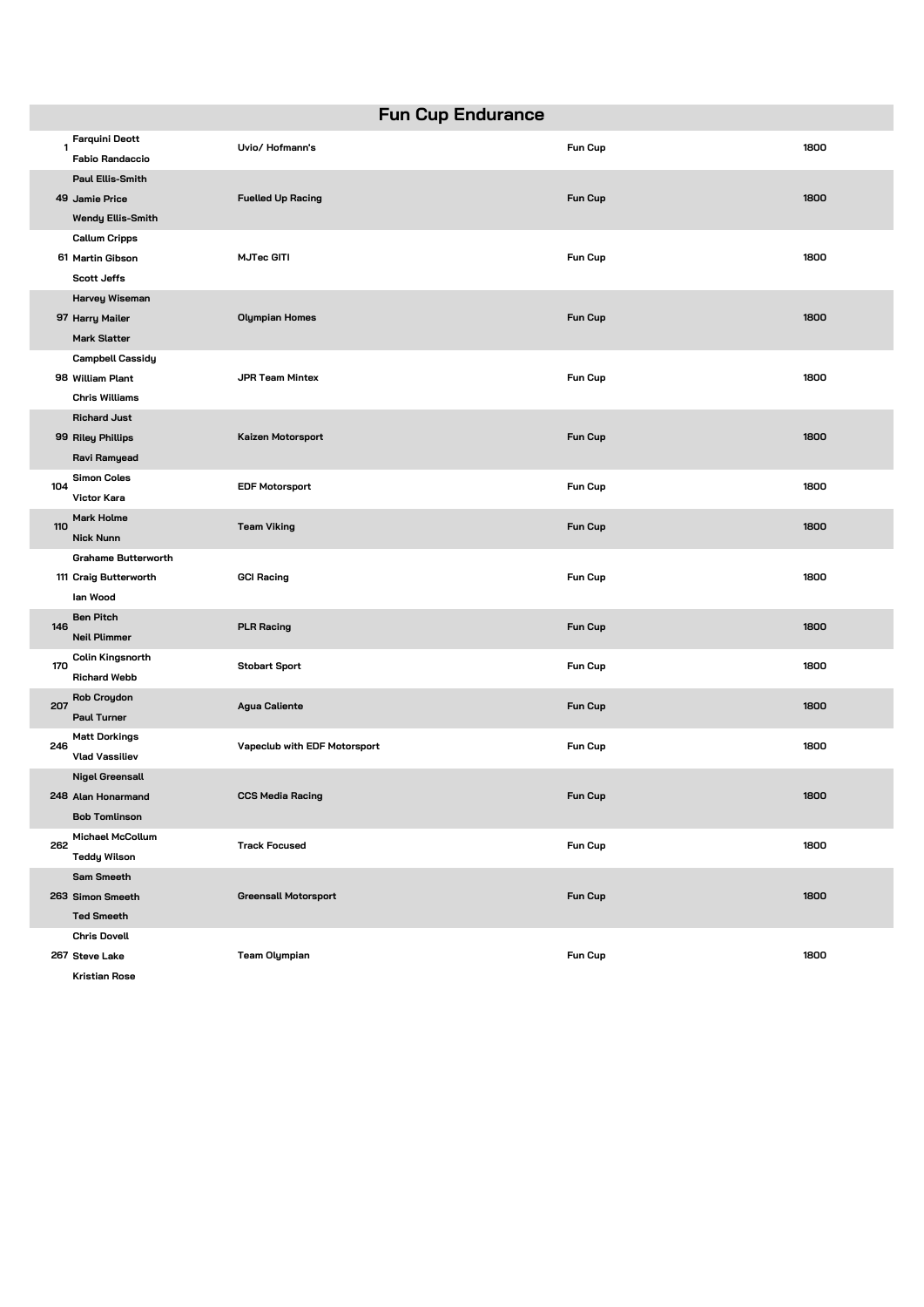# **BRSCC Mazda MX-5 Clubman Championship**

| 1 Harry Storer             | <b>Go4it Racing</b>                                           | Mazda MX-5 Mk1 | 1600 |       |
|----------------------------|---------------------------------------------------------------|----------------|------|-------|
| 2 Jake Styles              | Kieron Styles Ltd                                             | Mazda MX-5 Mk1 | 1600 |       |
| 4 Peter Higton             | <b>MCR</b>                                                    | Mazda MX-5 Mk1 | 1600 | м     |
| 5 Nick Le Doyen            | Driver                                                        | Mazda MX-5 Mk1 | 1600 | м     |
| 9 Jamie Turner             | <b>NHA Motorsport</b>                                         | Mazda MX-5 Mk1 | 1600 |       |
| 14 Charles Boniface        | <b>Misty Racing</b>                                           | Mazda MX-5 Mk1 | 1600 |       |
| 19 Marcus Roswell-Potts    | <b>NHA Motorsport</b>                                         | Mazda MX-5 Mk1 | 1600 |       |
| 21 Matthew Fletcher        | Driver                                                        | Mazda MX-5 Mk1 | 1600 |       |
| 22 Chris Dawkins           | Kent MX5                                                      | Mazda MX-5 Mk1 | 1600 | м     |
| 25 Tom Cannon              | Driver                                                        | Mazda MX-5 Mk1 | 1600 |       |
| 26 Drew Fletcher           | <b>Hills Motorsport</b>                                       | Mazda MX-5 Mk1 | 1600 |       |
| 45 Graham Rumsey           | Driver                                                        | Mazda MX-5 Mk1 | 1600 | м     |
| 59 Kevin Bird              | <b>Steel City MX5</b>                                         | Mazda MX-5 Mk1 | 1600 |       |
| 65 Peter Williams          | <b>Driver</b>                                                 | Mazda MX-5 Mk1 | 1600 | м     |
| 66 David Scouller          | Driver                                                        | Mazda MX-5 Mk1 | 1600 | м     |
| 67 Neil Chisnall           | <b>Numbers Racing/BC Cars</b>                                 | Mazda MX-5 Mk1 | 1600 |       |
| 69 George Grant            | <b>Clapham North MOT</b>                                      | Mazda MX-5 Mk1 | 1600 | м     |
| 70 Michael Pearce          | <b>Go4iT Racing</b>                                           | Mazda MX-5 Mk1 | 1600 | м     |
| 74 Jason Aisbett           | <b>Driver</b>                                                 | Mazda MX-5 Mk1 | 1600 | м     |
| 77 James McCutcheon        | <b>Driver</b>                                                 | Mazda MX-5 Mk1 | 1600 | м     |
| <b>78 Richard Bartlett</b> | <b>NHA</b>                                                    | Mazda MX-5 Mk1 | 1600 | м     |
| 111 Arun Dhanapala         | <b>Close Racing</b>                                           | Mazda MX-5 Mk1 | 1600 |       |
| 112 Ben Manchett           | Manchetts                                                     | Mazda MX-5 Mk1 | 1600 |       |
| 122 Robert Greensmith      | <b>Steel City MX5</b>                                         | Mazda MX-5 Mk1 | 1600 | м     |
| 128 Del Paice              | <b>Driver</b>                                                 | Mazda MX-5 Mk1 | 1600 | м     |
| 150 Jon Pethick            | <b>Driver</b>                                                 | Mazda MX-5 Mk1 | 1600 |       |
| 264 William Breame         | <b>Radical Underdogs</b>                                      | Mazda MX-5 Mk1 | 1600 |       |
| 291 Luke Souch             | Precision Motorsport   Daly Systems Ltd   Pure Pest Solutions | Mazda MX-5 Mk1 | 1600 |       |
| 501 Martin Tolley          | Go4it Racing                                                  | Mazda MX-5 Mk1 | 1600 | Guest |
| 555 Lyr Jacobs             | <b>Go4it Racing</b>                                           | Mazda MX-5 Mk1 | 1600 |       |
| 577 Chris Thelwell         | <b>Go4iT Racing</b>                                           | Mazda MX-5 Mk1 | 1600 | м     |
| 722 Alan Hawkins           | Driver                                                        | Mazda MX-5 Mk1 | 1600 | м     |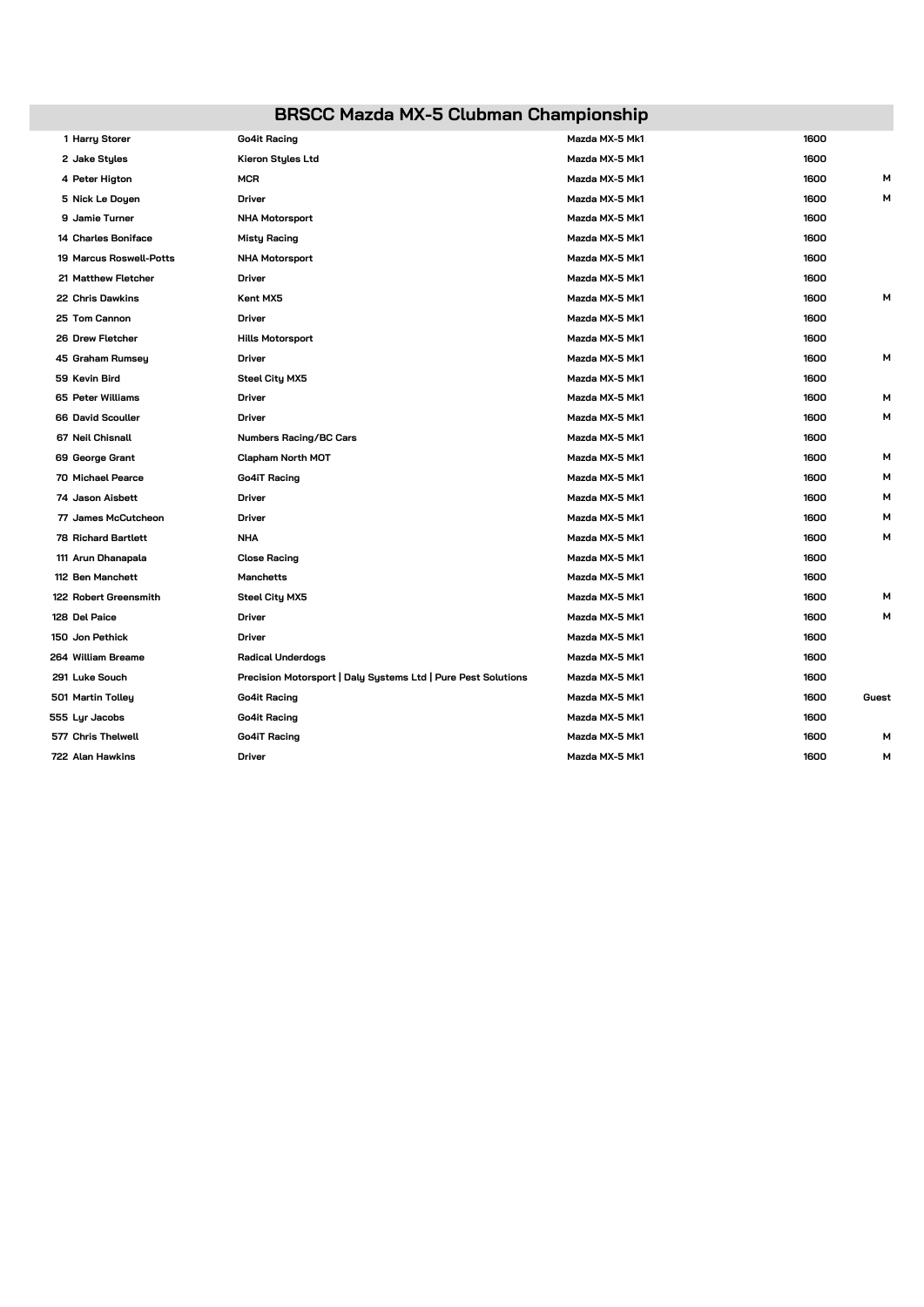### **Classic & Modern Motorsport Club**

| 2 Martin Reynolds       | <b>MRC</b>                              | <b>Ford Escort</b>          | 2000  | с              |
|-------------------------|-----------------------------------------|-----------------------------|-------|----------------|
| 7 Ian Seale             | <b>Supatune Racing</b>                  | Ford Fiesta 150ST           | 1999  | в              |
| 11 Mark Cripps          | <b>BMR</b>                              | <b>BMW E46 M3</b>           | 3200  | C              |
| 12 Warren Johnson       | <b>WGJ Plumbing</b>                     | Peugeot 205GTI              | 1595  | T <sub>2</sub> |
| 21 Adrian Bradley       | <b>Team Legacy</b>                      | <b>BMW E46 M3</b>           | 3200  | в              |
| 23 Jeremy Sutton        | <b>Driver</b>                           | Ford Sierra Cosworth RS50   | 1993  | в              |
| 27 Peter Seldon         | 034 Racing                              | <b>VW Polo</b>              | 1781T | D              |
| 37 Ken Angell           | <b>K A Services</b>                     | BMW E36 328i COUPE          | 2793  | T1             |
| 44 Rod Birley           | Cannon's Motor Spares/Hart Power        | <b>Ford Escort WRC</b>      | 2000T | Α              |
| 45 Martyn Scott         | <b>BMR</b>                              | <b>BMW E46 M3</b>           | 3200  | B              |
| <b>49 Dave Hutchins</b> | <b>Driver</b>                           | Honda Civic Type R          | 1998  | T <sub>2</sub> |
| 51 Samuel Haywood       | <b>Wil Arif Racing</b>                  | <b>BMW E30 320i</b>         | 2000  | T2?            |
| 68 Andrew Stenning      | Andrew Stenning - Supatune Motorsport   | <b>Ford Fiesta ST</b>       | 2000  | TP             |
| 69 Jon Wild             | <b>Driver</b>                           | Ford Fiesta XR2             | 1598  | тз             |
| 74 Sean Fairweather     | <b>Driver</b>                           | <b>Ford Sierra Cosworth</b> | 1998  | D              |
| 75 James Seale          | <b>Supatune Motorsport</b>              | Ford Fiesta ST150           | 1993  | TP             |
| 77 Liam Pauling         | <b>Driver</b>                           | <b>Citreon Saxo</b>         | 1599  | тз             |
| 78 Ronan Bradley        | <b>Team Legacy</b>                      | BMW E36                     | 3000  | в              |
| 80 Gideon September     | Amusetime                               | Honda Civic Type R          | 1998  | T1             |
| 86 Colin Claxton        | Driver                                  | <b>Ford Escort</b>          | 2000  | C              |
| 87 Graham Richardson    | <b>Driver</b>                           | Honda Civic EP3             | 2136  | T1             |
| 119 Alex Martin         | M & D Racing                            | <b>Citreon Saxo</b>         | 1587  | тз             |
| 127 Dominic Ryan        | DR MOTORSPORT                           | <b>Ford Fiesta</b>          | 1600  | тз             |
| 132 Adrian Matthews     | Driver                                  | Volvo C30                   | 1999  | T <sub>2</sub> |
| 144 Kenny Hunt          | <b>Modern Blinds &amp; Shutters Ltd</b> | <b>VW Golf GTI</b>          | 2800  | D              |
| 147 Matt Rowling        | M& D Racing                             | Honda Civic Type R          | 2000  | T <sub>2</sub> |
| 151 Vic Hope            | <b>Barwell Autosport</b>                | Honda Civic Type R          | 1995  | T <sub>2</sub> |
| 152 Caitlin May         | <b>Cailtin May Racing</b>               | Ford Fiesta ST150           | 1600  | D              |
| 159 Justin Ross         | Simon Adey Rhubarb Racing               | <b>Renault Clio 182</b>     | 1998  | TP             |
| 165 Callum Perfect      | Callum Perfect Racing/M&D Racing        | BMW 318TI                   | 1900  | T <sub>2</sub> |
| 177 Peter Osborne       | <b>Red Devil</b>                        | <b>Vauxhall Astra VXR</b>   | 1998  | D              |
| 223 Alexander Baldwin   | PhotoJCS Motorsport Photography         | Honda Civic Type R          | 1998  | TP             |
| 340 Alex Sidwell        | <b>Holden Racing Team</b>               | <b>Holden Commodore VF</b>  | 5000  | Α              |
| 444 Nick Sutton         | <b>Torque Developments EVO X</b>        | Mitsubishi EVO X            | 1999T | Α              |
| Reserves                |                                         |                             |       |                |
| 3 Jacques Whitehead     | <b>TEAM GAMA/BMR</b>                    | BMW <sub>M3</sub>           | 3200  | с              |
| 34 Steve Dann           | 034 Racing                              | <b>VW Polo</b>              | 1781  | D              |
| 19 Dave Cowan           | <b>BRE Automotive</b>                   | <b>BMW E36 M3</b>           | 3246  | C              |